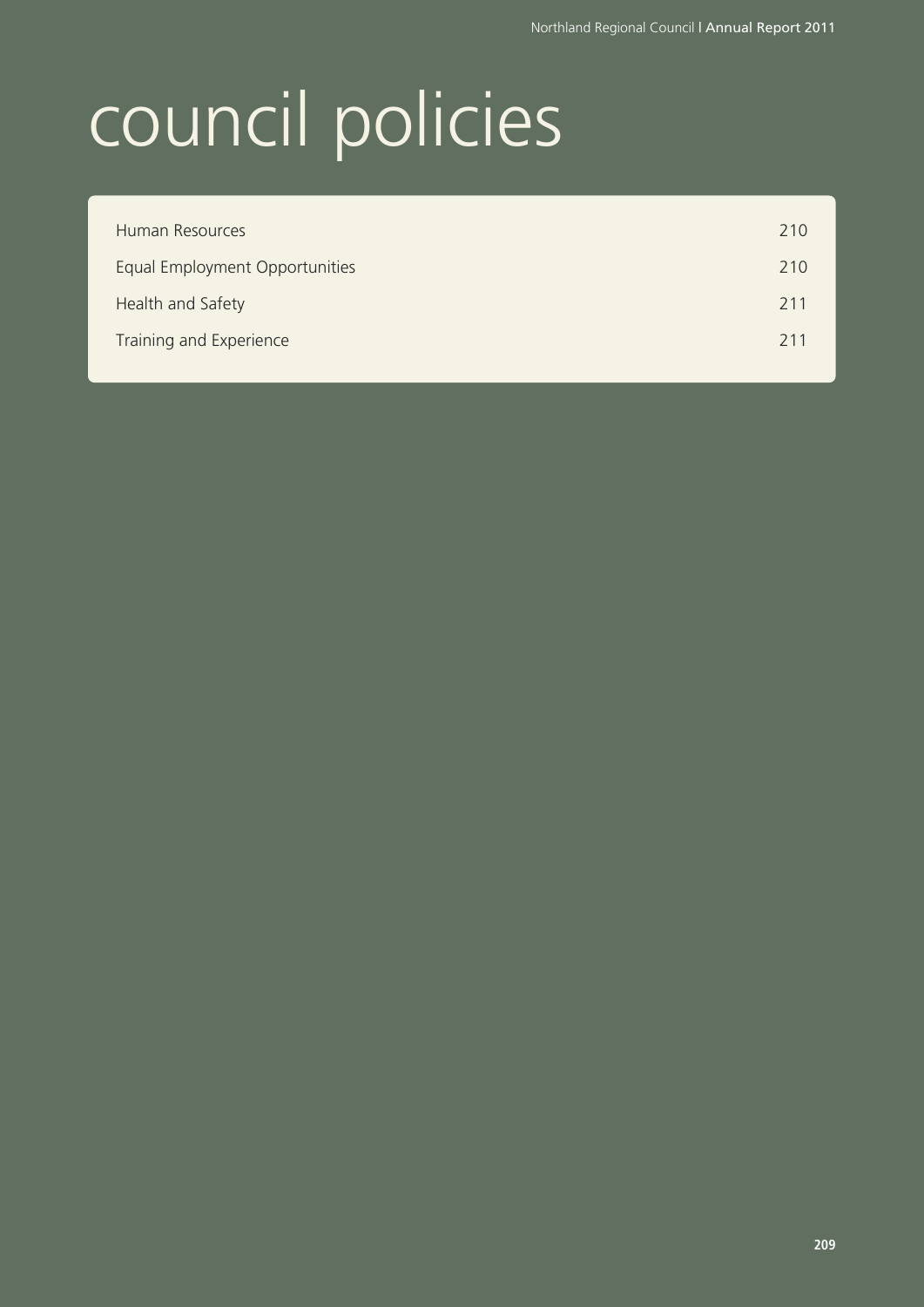# council policies

### Human Resources

#### Our vision

Creating a region of choice

#### Our mission

Through growth, putting Northland first by providing regional leadership, environmental protection, economic opportunities and integrated infrastructure.

#### Our motto

Putting Northland first

#### Our values in action

#### Put our community and region first

Provide regional leadership, focussed on working towards strategies and action which will make a positive difference to Northland's communities and people.

#### Be a champion for our natural environment

We will provide policies, guidance and resources to enable our community to manage and enhance its environmental sustainability.

#### Be forward thinking and innovative

We will always look long-term at issues facing our region and seek innovative solutions.

#### Be flexible and open

We will adapt to change quickly, listen carefully to our communities and act fairly and openly in everything we do.

#### Be responsive and deliver value

We are committed to understanding what is important to Northlanders and take action to deliver value to them.

#### Be professional and accountable

We strive to deliver the highest levels of professionalism and we are responsible to the people and ratepayers of the Northland region.

#### Work with others

We will work together and in partnership with others to achieve the most effective and affordable outcome for the Northland region.

#### Performance management

The council has extensive systems in place to assist performance management and continuous improvement and these link to our values.

#### Employment agreements

One hundred and fifty three permanent staff were employed by the council as at 30 June 2010. Thirteen percent (13%) were employed under the Northland Regional Council Collective Employment Agreement, with the balance employed on individual agreements.

There were two personal grievances which triggered the "employment relationship problems" provisions of the Northland Regional Council Employment Agreements during the period.

| <b>Employees</b> | 2010-2011 | 2009-2010 |
|------------------|-----------|-----------|
| Male             | 75        | 72        |
| Female           | 78        |           |



# Equal Employment Opportunities

#### POLICY

The Northland Regional Council and its management are committed to providing equal employment opportunities. Its policy is to support successful performance in staff by recognising their diverse backgrounds and needs, and having a system with the flexibility to meet that diversity.

#### 2011 Programme

- Recruitment policies and procedures select from the widest possible cross-section in a non-discriminatory way, with all staff considered for employment of their choice.
- All staff have the opportunity to participate in training and educational opportunities with a mandatory minimum amount allocated in specific departmental training budgets for all staff.
- The council provides flexible working conditions to meet both the needs of the employer and personal needs of the staff.
- There is provision for paid parental leave in the council's employment agreements and flexible return to work from parental leave programmes are provided.
- An employee assistance programme is available to recognise a diverse range of needs within the staff.
- The functions of the council and the skills required of its staff will continue to be promoted to secondary and tertiary schools, by supporting appropriate work experience programmes and providing cadetships and scholarships.

#### Actual performance to 30 June 2011

Programmes and procedures to meet the above Equal Employment policy were in place and observed by all departments throughout the year.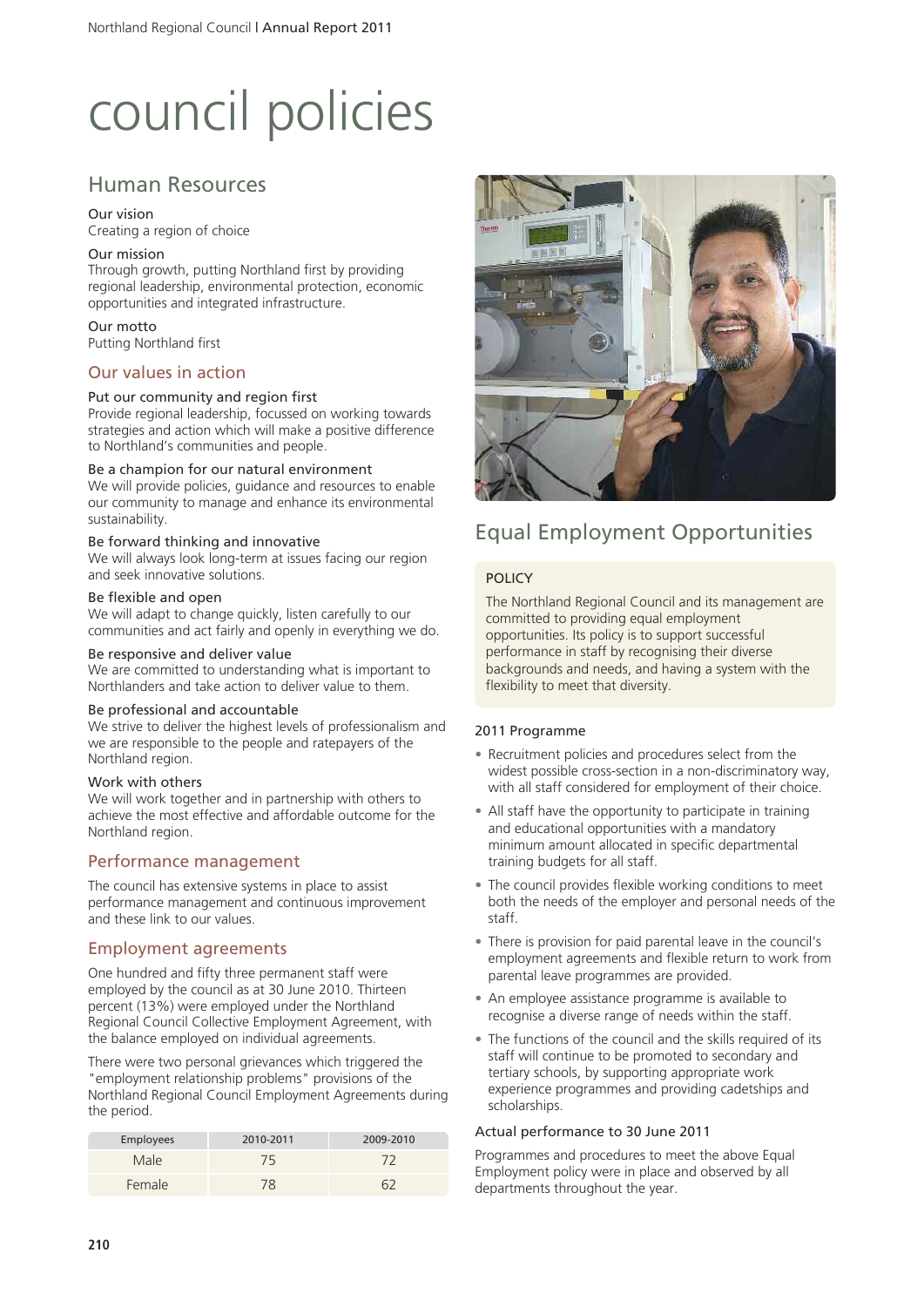# Health and Safety

#### POLICY

The Northland Regional Council and its management is committed to providing a safe and healthy working environment for all staff members, visitors and contractors. This commitment is reflected in the council's achievement of tertiary level status in ACC's Workplace Safety Management Programme.

#### The 2011 programme consists of:

- Hazard management;
- Accident/incident reporting and investigation;
- Recruitment and new employee induction;
- Training;
- Health and safety procedures and policy;
- Personal protective equipment;
- Employee participation and communications;
- Occupational health monitoring;
- Audits and workplace inspections;
- Wellness programmes;
- Working safely with Northland Regional Council programme for contractors.

#### Actual Performance to 30 June 2011

Programmes and procedures to meet the above Health and Safety policy were in place and observed by all departments throughout the year. An external audit carried out by ACC in July 2010 approved continuation of tertiary standards in the ACC WSMP Programme for Northland Regional Council.

|                  | 2010-2011 | 2009-2010 | 2008-2009 | 2007-2008 |
|------------------|-----------|-----------|-----------|-----------|
| Lost Time        |           |           |           |           |
| <b>Incidents</b> |           | 53        | 61        |           |



## Training and Experience

The council is committed to ensuring that its staff are appropriately qualified, experienced and trained. The council employs staff with many qualifications to undertake its wide range of duties and responsibilities.

Training is an investment in our employees. The council is committed to maintaining continuing professional development.

Experienced, as well as well-qualified and trained staff, are critical to the success of council.

|                          | 2010-2011 | 2009-2010 | 2008-2009 | 2007-2008 |
|--------------------------|-----------|-----------|-----------|-----------|
| Turnover                 | 14.02%    | 15.8      | 149%      | 19.8%     |
| Avg Length<br>of Service | 6.54 yrs  | 7.21 vrs  | 7.56 yrs  | <b>NA</b> |